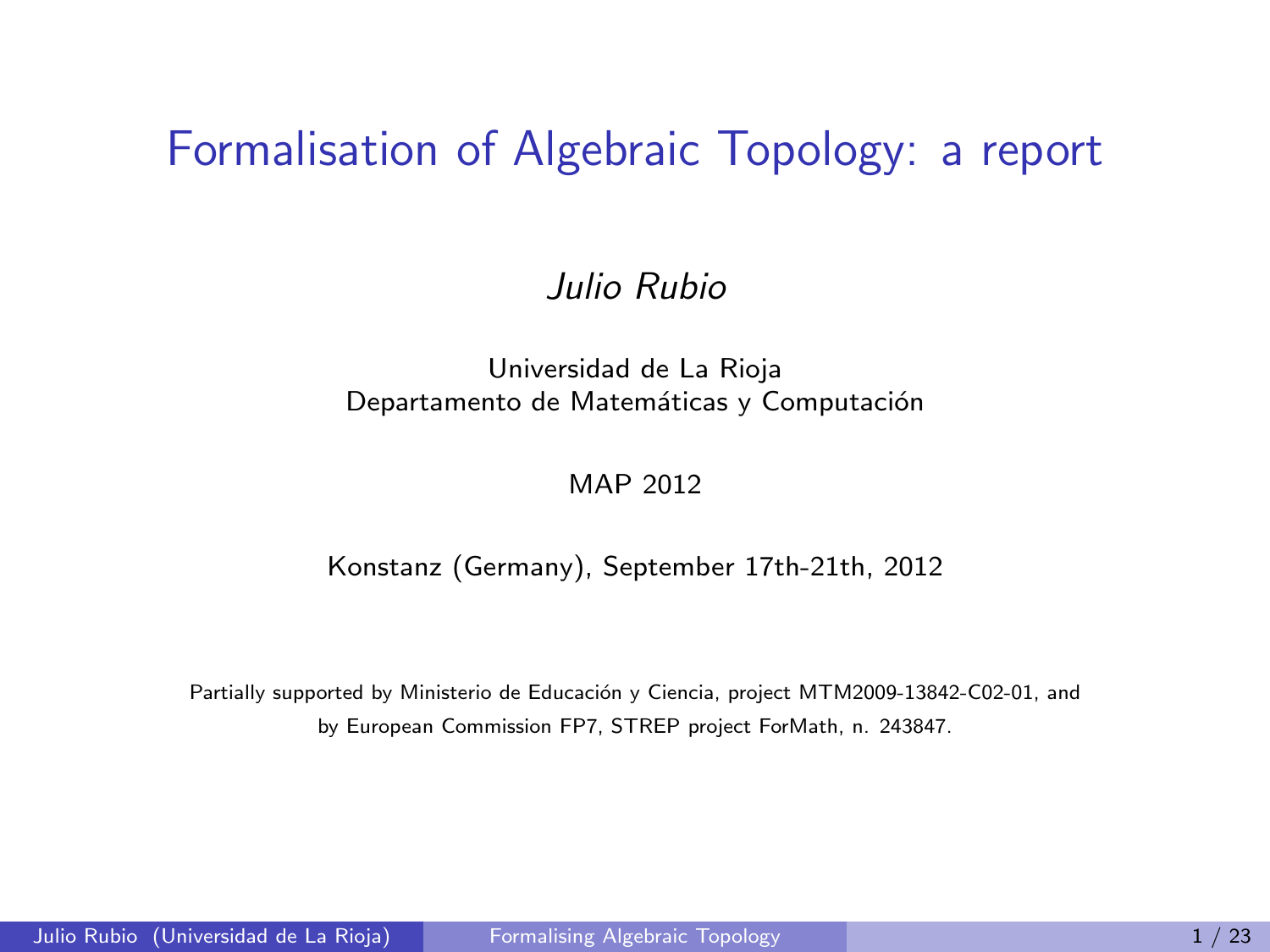# Formalizing mathematics: the European Project ForMath

- European Commission FP7, STREP project ForMath: 2010-2013
- Objective: formalized libraries for mathematical algorithms.
- Four nodes:
	- $\triangleright$  Gothenburg University: Thierry Coquand, leader.
	- $\blacktriangleright$  Radboud University.
	- $\blacktriangleright$  INRIA.
	- $\blacktriangleright$  Universidad de La Rioja.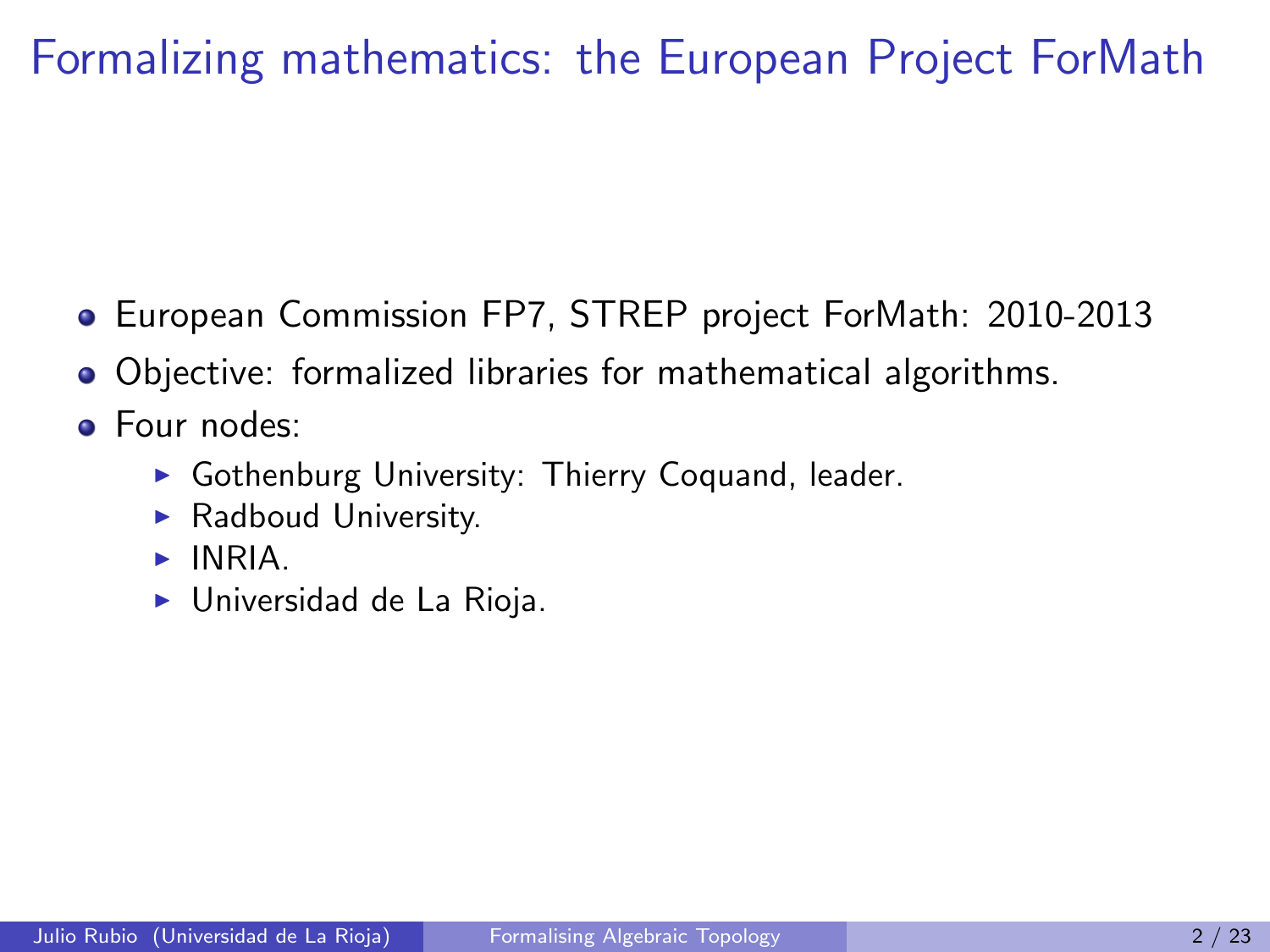### Status of ForMath

- **•** Four Work Packages:
	- $\blacktriangleright$  Infrastructure to formalize mathematics in constructive type theory.
		- $\star$  SSReflect extension of Coq. Gonthier's library created for the Four Color Theorem. Now extended and applied to simple finite group classification.
		- $\star$  Mixing deduction and computation, Big-Op library, ...
	- $\blacktriangleright$  Linear Algebra library.
		- $\star$  Verified and efficient matrix manipulation.
		- $\star$  Coherent and strongly discrete rings in type theory.
	- $\triangleright$  Real numbers and differential equations.
		- $\star$  Verified and efficient reals in Coq.
		- $\star$  Numerical integration, Simpson's rule, Newton method, ...
	- Algebraic topology and... (medical) image processing.
- Why formalizing mathematics?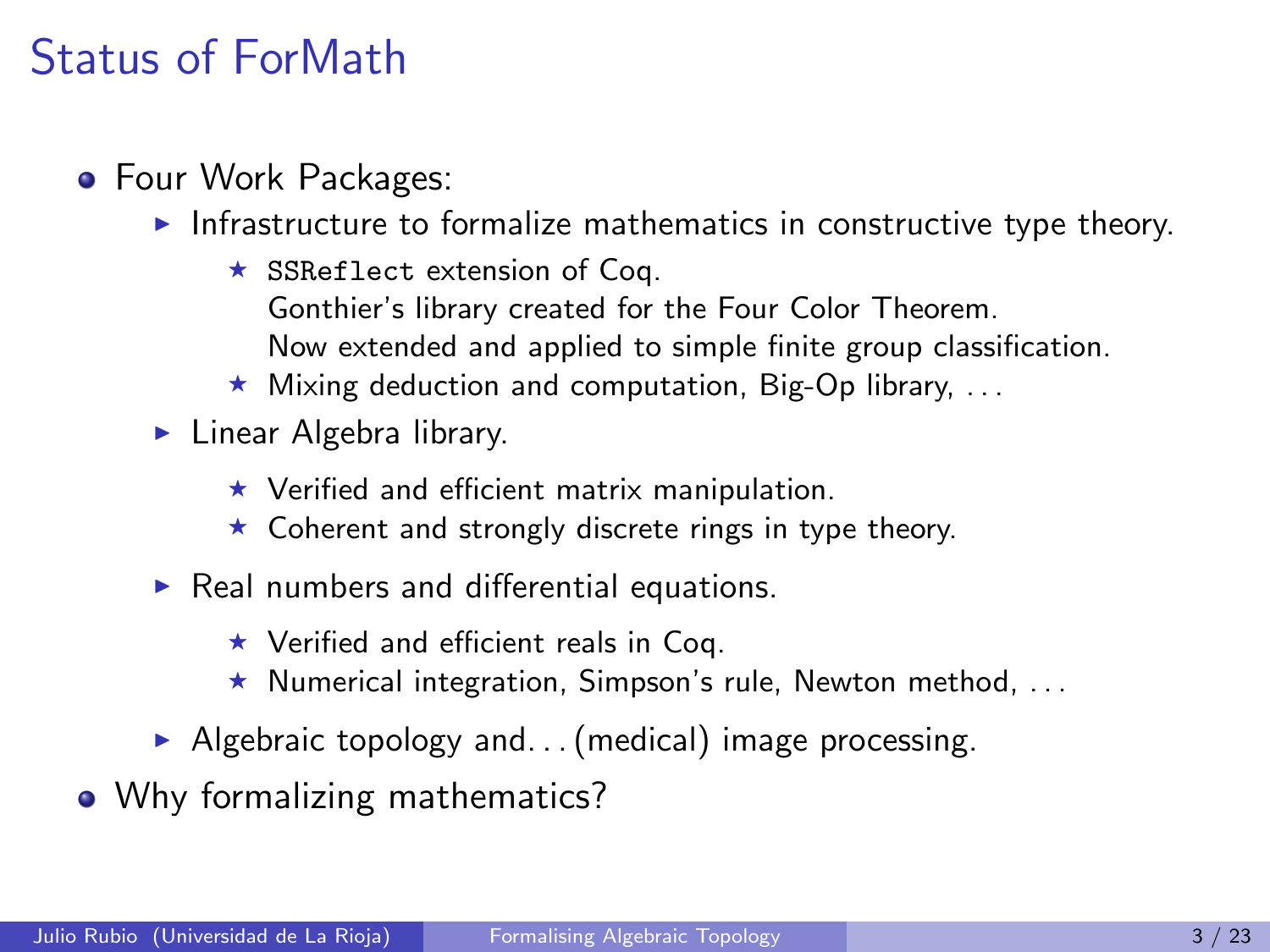# **Summary**

- Computer-based mathematical error detection.
- **•** Essential building blocks.
	- $\blacktriangleright$  Eilenberg-Zilber (EZ) theorem.
	- $\triangleright$  Basic Perturbation Lemma (BPL).
- **Formalisation of the FZ theorem.**
- **•** Formalisation of the BPL.
- **·** Discrete vector fields.
- Biomedical image processing.
- **•** Formalisation of homological computing.
- **•** Interoperability.
- Persistent homology.
- **Another mathematical error.**
- **Conclusions and further work.**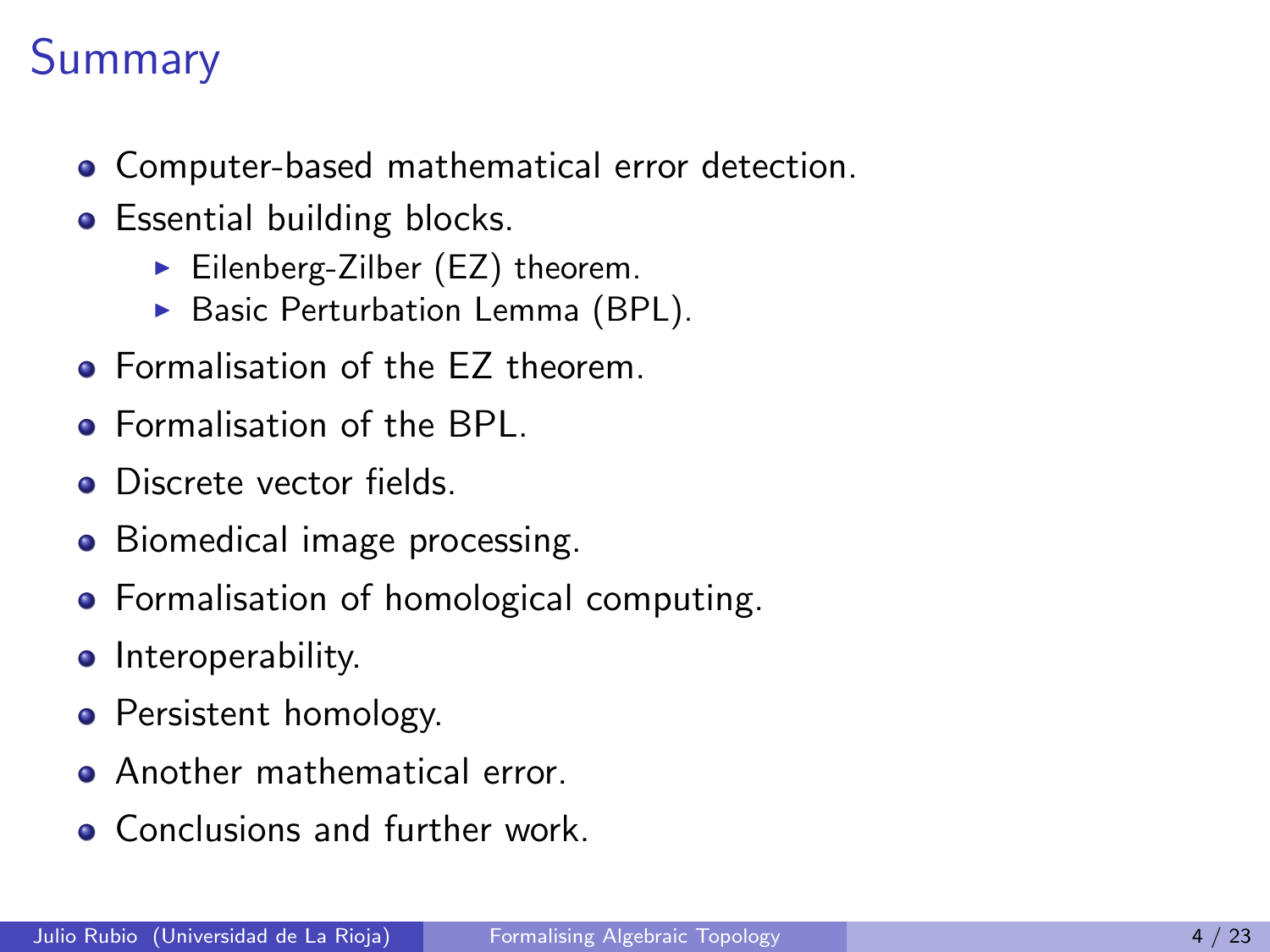#### A published "theorem"

Theorem 5.4: Let 
$$
A_4
$$
 be the 4-th alternating group.  
Then  $\pi_4(\Sigma K(A_4, 1)) = \mathbb{Z}_4$ 

"On homotopy groups of the suspended classifying spaces". Algebraic and Geometric Topology 10 (2010) 565-625.

- $A_4 = 4$ -th alternating group.
- $K(A_4, 1) =$  Eilenberg-MacLane space.
- $\bullet \Sigma =$  Suspension.
- $\sigma$   $\pi_4() = 4$ -th homotopy group.
- $\bullet$   $\mathbb{Z}_4$  = cyclic group with 4 elements.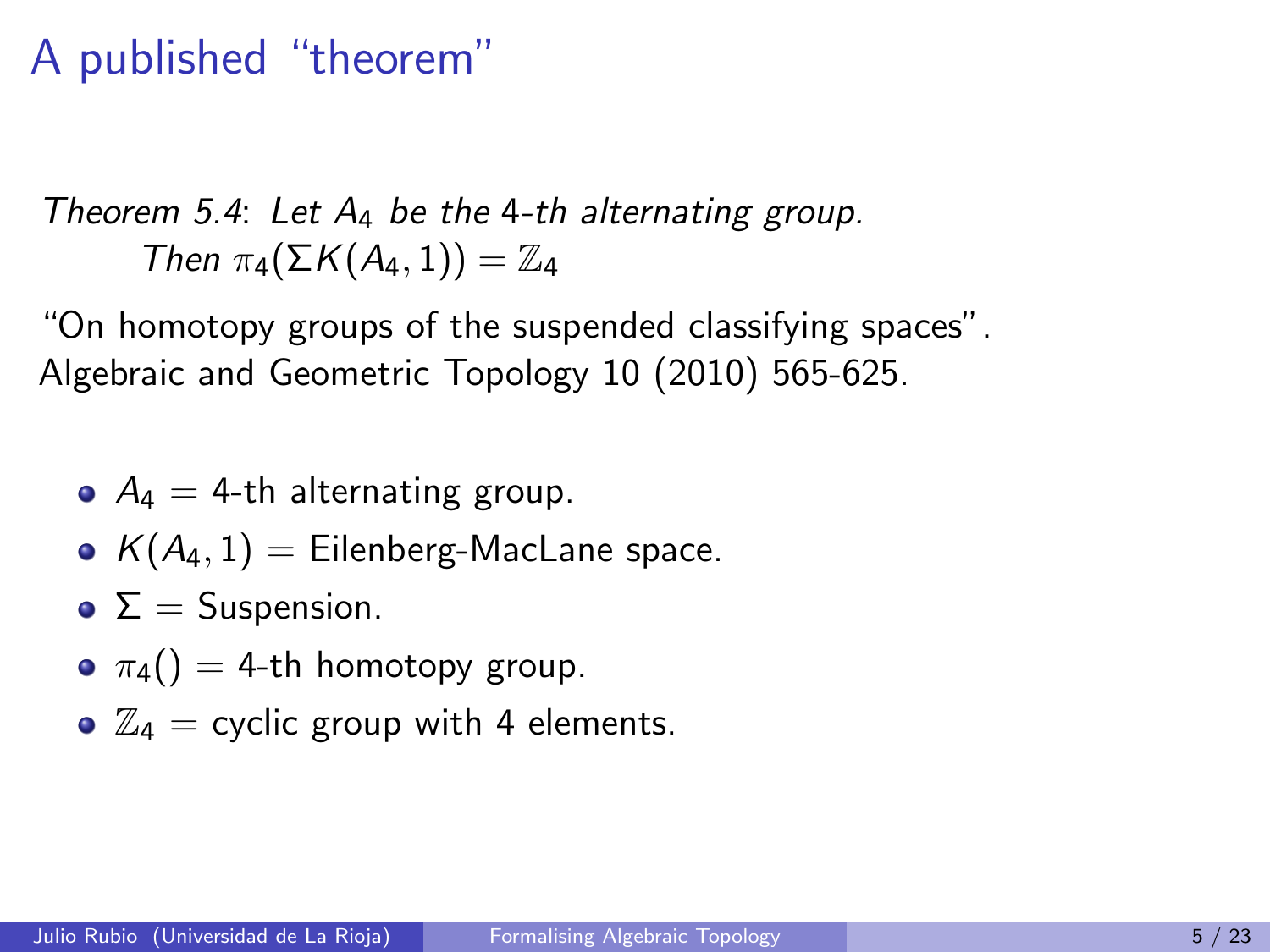### A computer calculation

After some previous definitions, we define in Kenzo the alternate group  $A_4$ :

```
> (setf A4 (group1 (tcc rsltn))) ; rsltn = resolution
[K1 Group]
```
It is a group with effective homology (Ana Romero's programs):

```
> (setf (slot-value A4 'resolution) rsltn)
[K10 Reduction K2 => K5]
```
We apply the classifying construction, obtaining  $K(A_4, 1)$ :

```
> (setf k-A4-1 (k-g-1 A4))
[K11 Simplicial-Group]
```
We apply the suspension construction, obtaining  $\Sigma K(A_4, 1)$ : > (setf s-k-A4-1 (suspension k-A4-1)) [K23 Simplicial-Set]

And finally we compute the controversial homotopy group:

```
> (homotopy s-k-A4-1 4)
Homotopy in dimension 4 :
  Component Z/4Z
  Component Z/3Z
```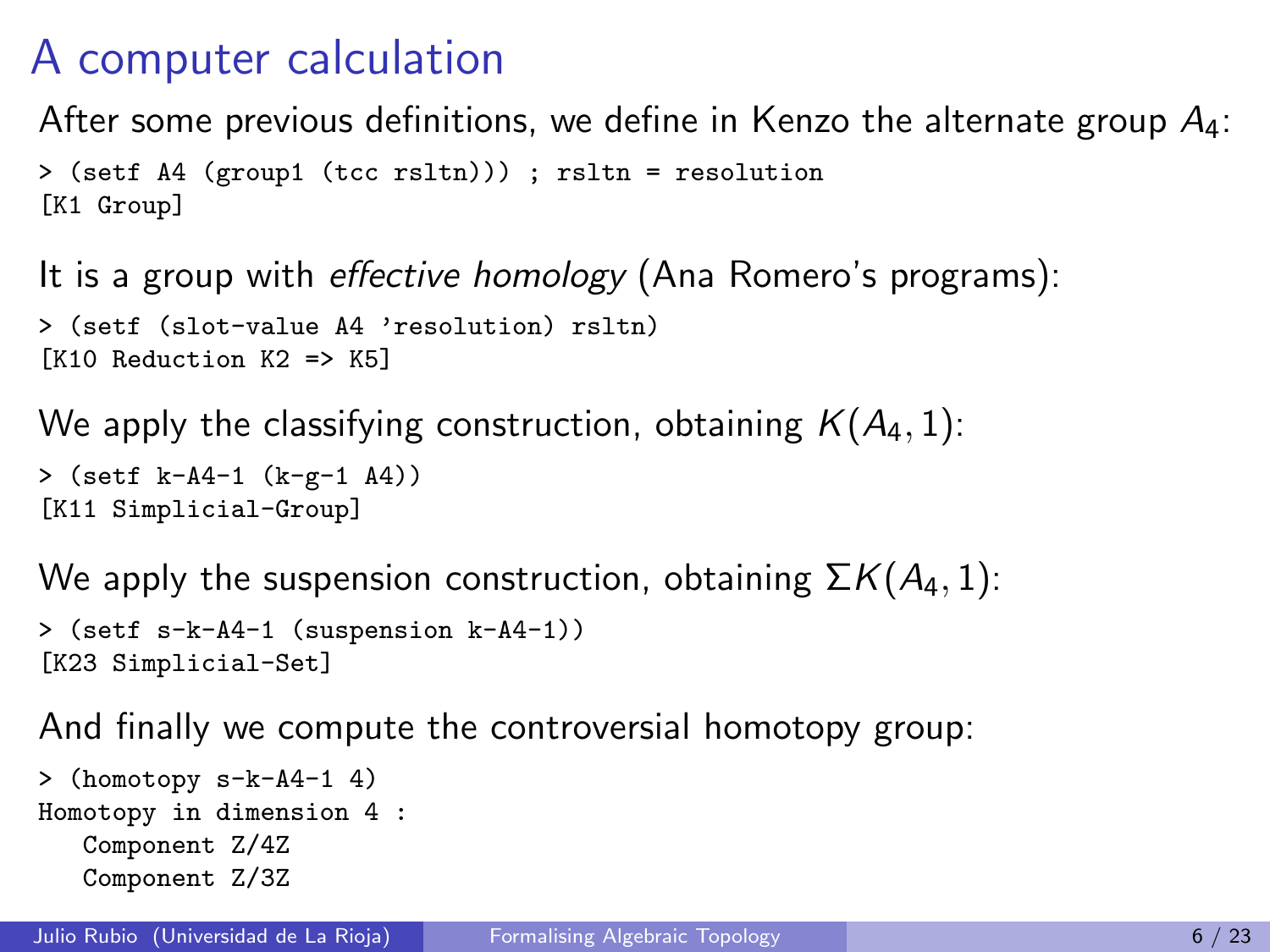#### Anatomy of a calculation

- In this particular case, Kenzo was right and the mathematical text wrong.
- In general?
- Increasing trust: formal verification of (part of) (the algorithms supporting) the programs.

$$
\bullet \ \pi_4(\Sigma K(A_4,1))=H_4(K_4).
$$

- A homotopy group is computed as a homology group of an space  $K_4$ .
- $K_4$  is the total space of a fibration:  $K(\mathbb{Z}_6, 2) \to K_4 \to K_3$ .

• 
$$
(\mathbb{Z}_6 = H_3(K_3) = \pi_3(\Sigma K(A_4, 1)).
$$
 )

- $K_4 = K(\mathbb{Z}_6, 2) \times_{\tau} K_3$  (twisted Cartesian product).
- The (effective) homology of  $K(\mathbb{Z}_6, 2)$  and  $K_3$  are known.
- An effective version of the Serre spectral sequence is needed.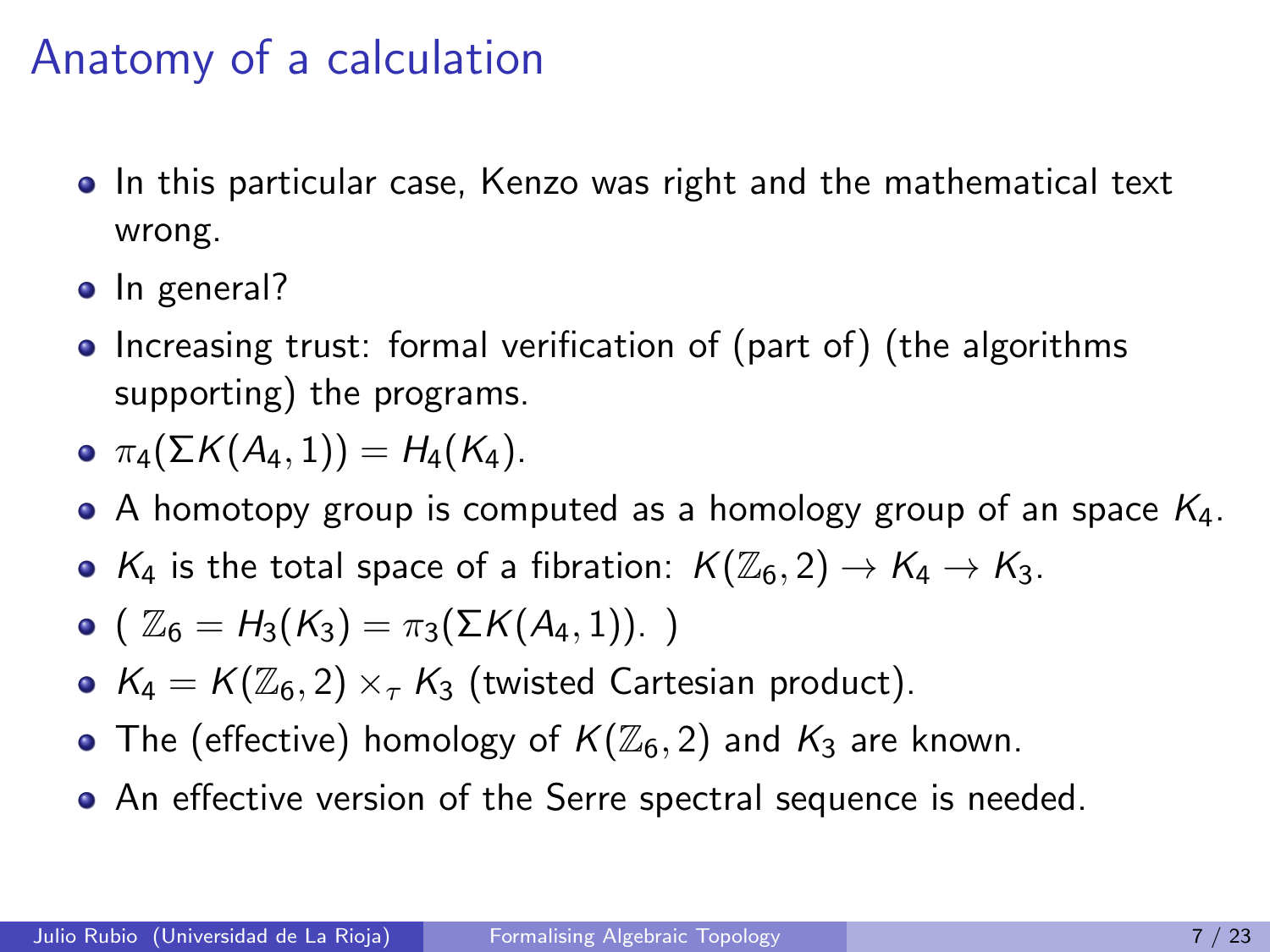### **Reductions**

- Given two chain complexes  $C := \{ (C_n, d_n) \}_{n \in \mathbb{Z}}$  and  $C' := \{ (C'_n, d'_n) \}_{n \in \mathbb{Z}}$  a reduction between them is  $(f, g, h)$  where
	- $\blacktriangleright$   $f: \mathsf{C}\to\mathsf{C}'$  and  $g:\mathsf{C}'\to\mathsf{C}$  are chain morphisms
	- $\triangleright$  and h is a family of homomorphisms (called homotopy operator)  $h_n: C_n \to C_{n+1}$ .

satisfying

- $\bullet$  f  $\circ$  g = 1 2  $d \circ h + h \circ d + g \circ f = 1$ 3  $f \circ h = 0$ 4  $h \circ g = 0$ 5  $h \circ h = 0$
- If  $(f, g, h)$  :  $C \implies C'$  is a reduction, then  $H(C) \cong H(C')$ .
- Theorem: From  $A \Longrightarrow A'$  and  $B \Longrightarrow B'$ , an algorithm constructs  $A \otimes B \Longrightarrow A' \otimes B'.$
- Corollary: If A and B are with effective homology, then  $A \otimes B$  is with effective homology.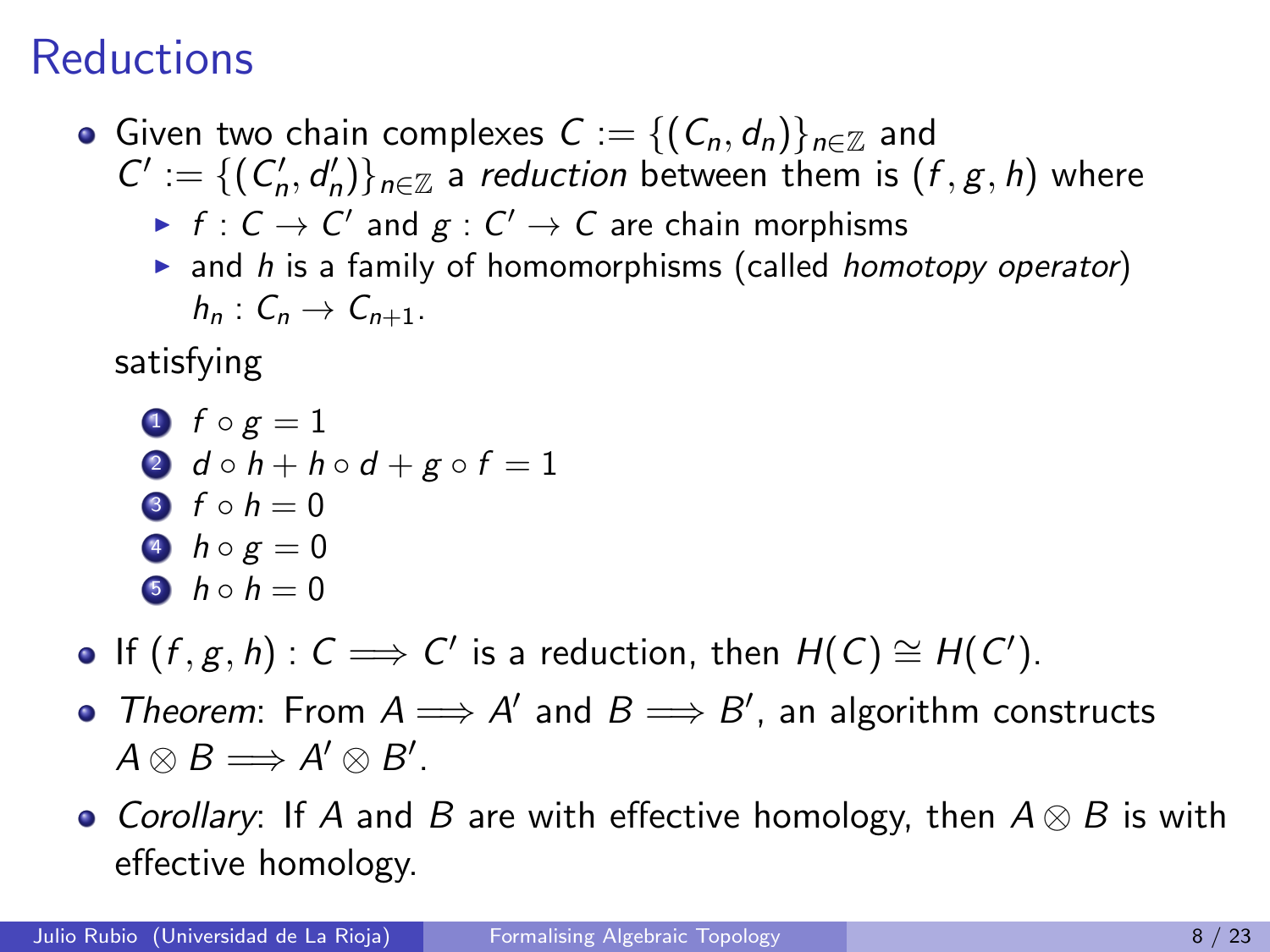#### Essential building blocks

- Eilenberg-Zilber Theorem:  $C(F \times B) \Longrightarrow C(F) \otimes C(B)$ .
- It is the case of a trivial fibration:  $F \rightarrow F \times B \rightarrow B$ .
- What about the general (twisted) case?  $F \to F \times_{\tau} B \to B$ .
- Then?
- Given a chain complex  $(C, d)$ , a perturbation for it is a family  $\rho$  of group homomorphisms  $\rho_n$  :  $C_n \to C_{n-1}$  such that  $(C, d + \rho)$  is again a chain complex (that is to say:  $(d + \rho) \circ (d + \rho) = 0$ ).
- Basic Perturbation Lemma: Let  $(f, g, h) : (C, d) \Longrightarrow (C', d')$  be a reduction and be  $\rho$  a perturbation for  $(C, d)$  which are locally nilpotent. Then there exists a reduction  $(f_{\infty}, g_{\infty}, h_{\infty}) : (C, d + \rho) \Longrightarrow (C', d'_{\infty}).$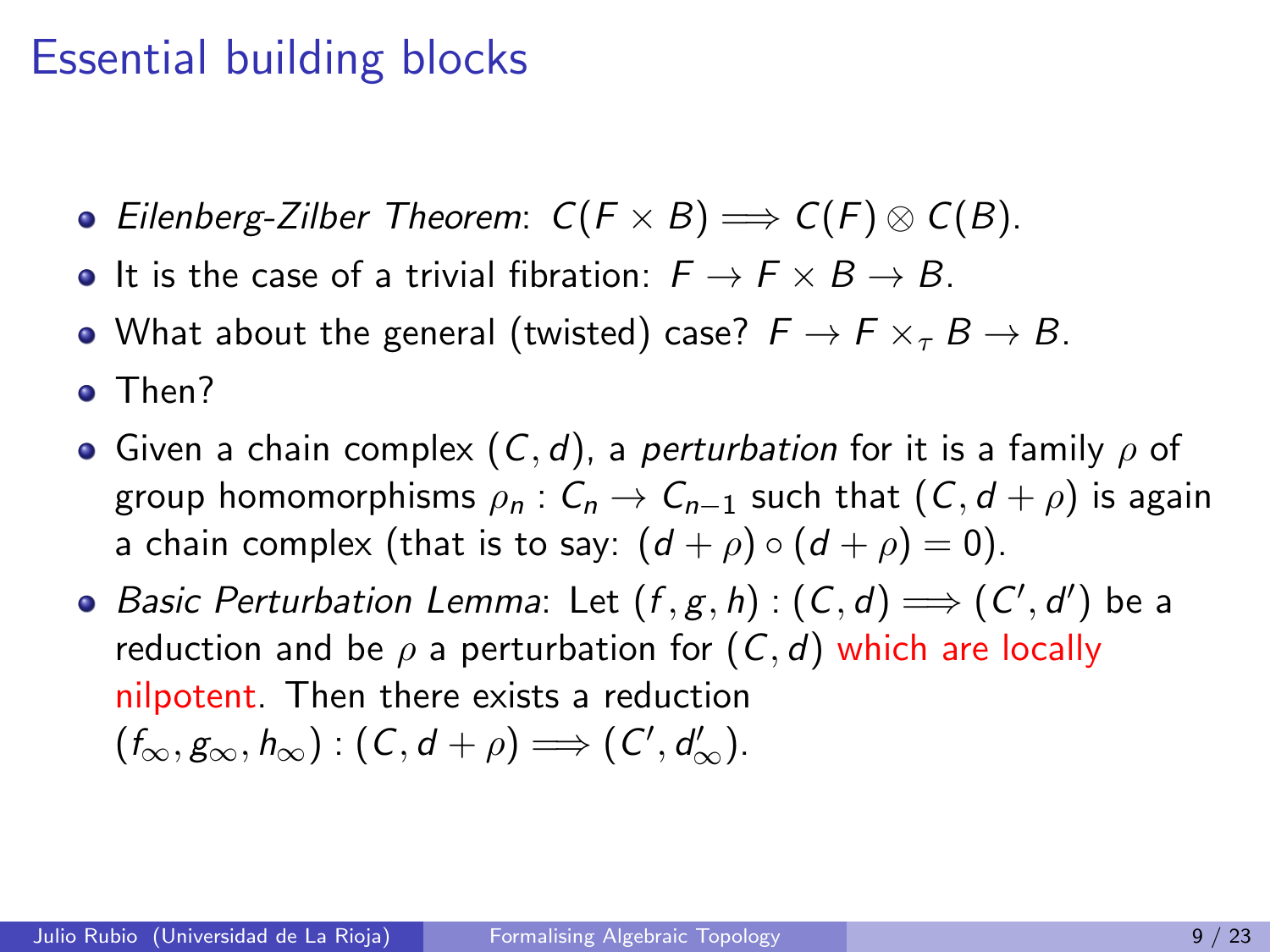#### Putting all together

- Given a fibration  $F \to F \times_{\tau} B \to B$  where
	- ► F and B are with effective homology (known reductions  $C(F) \Longrightarrow HF$ and  $C(B) \Longrightarrow HB$  and
	- $\triangleright$  B is simply connected.
- **•** EZ application:  $C(F \times B)$  ⇒  $C(F) \otimes C(B)$ .
- BPL application:  $C(F \times_{\tau} B) \Longrightarrow C(F) \otimes_{t} C(B)$ .
- Tensor product application:  $C(F) \otimes C(B) \Longrightarrow HF \otimes HB$ .
- BPL application  $(B \text{ simply connected})$ :  $C(F)\otimes_t C(B)\Longrightarrow H\!F\otimes_{t'}H\!B$
- Composing it all:  $C(F \times_{\tau} B) \Longrightarrow HF \otimes_{t'} HB$ .
- Conclusion: The total space  $F \times_{\tau} B$  is with effective homology.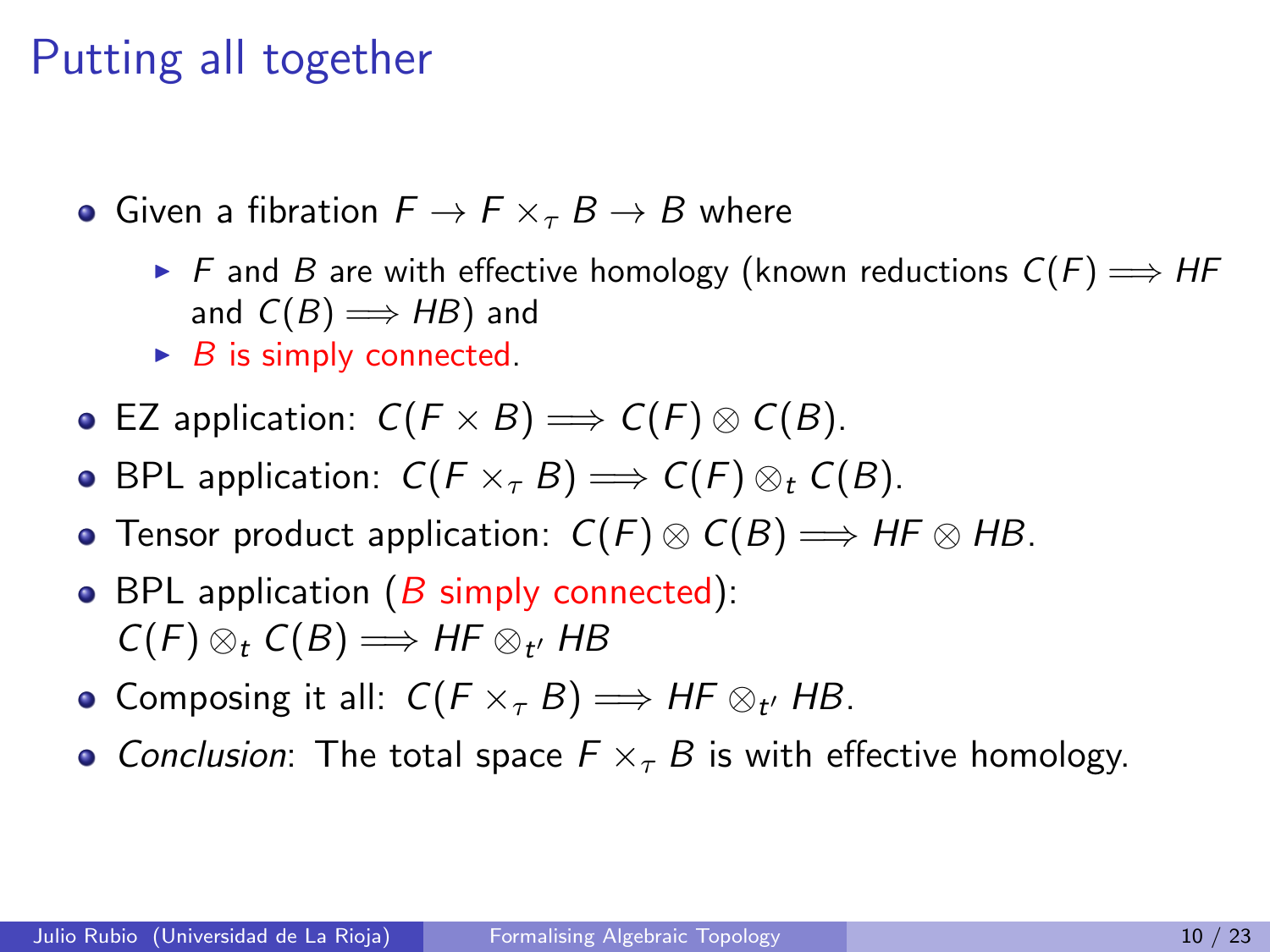#### Statement of the EZ theorem

\n- \n
$$
(f, g, h) : C(F \times B) \Longrightarrow C(F) \otimes C(B)
$$
\n
\n- \n $f = AW$  (Alexander-Whitney)\n  $AW(x_n, y_n) = \sum_{i=0}^n \partial_{i+1} \ldots \partial_n x_n \otimes \partial_0 \ldots \partial_{i-1} y_n$ \n
\n- \n $g = EML$  (Eilenberg-Maclane)\n  $EML(x_p \otimes y_q) = \sum_{(\alpha, \beta) \in \{(p, q)\text{-}shuffles\}} (-1)^{sg(\alpha, \beta)} (\eta_{\beta_q} \ldots \eta_{\beta_1} x_p, \eta_{\alpha_p} \ldots \eta_{\alpha_1} y_q)$ \n
\n- \n $h = SHI$  (Shih)\n  $SHI(x_n, y_n) = \sum (-1)^{n-p-q+\text{sg}(\alpha, \beta)} (\eta_{\beta_q+n-p-q} \ldots \eta_{\beta_1+n-p-q} \eta_{n-p-q-1} \partial_{n-q+1} \ldots \partial_n x_n)$ \n
\n

$$
\eta_{\alpha_{p+1}+n-p-q}\ldots\eta_{\alpha_1+n-p-q}\partial_{n-p-q}\ldots\partial_{n-q-1}y_n).
$$

- where a  $(p, q)$ -shuffle  $(\alpha, \beta) = (\alpha_1, \dots, \alpha_p, \beta_1, \dots, \beta_q)$  is a permutation of the set  $\{0, 1, \ldots, p + q - 1\}$  such that  $\alpha_i < \alpha_{i+1}$  and  $\beta_i < \beta_{i+1}$ .
- EZ is responsible of much of the exponential behaviour of Kenzo.
- It is essentially unique (so unavoidable).
- The formulas are very well-structured and of combinatorial nature.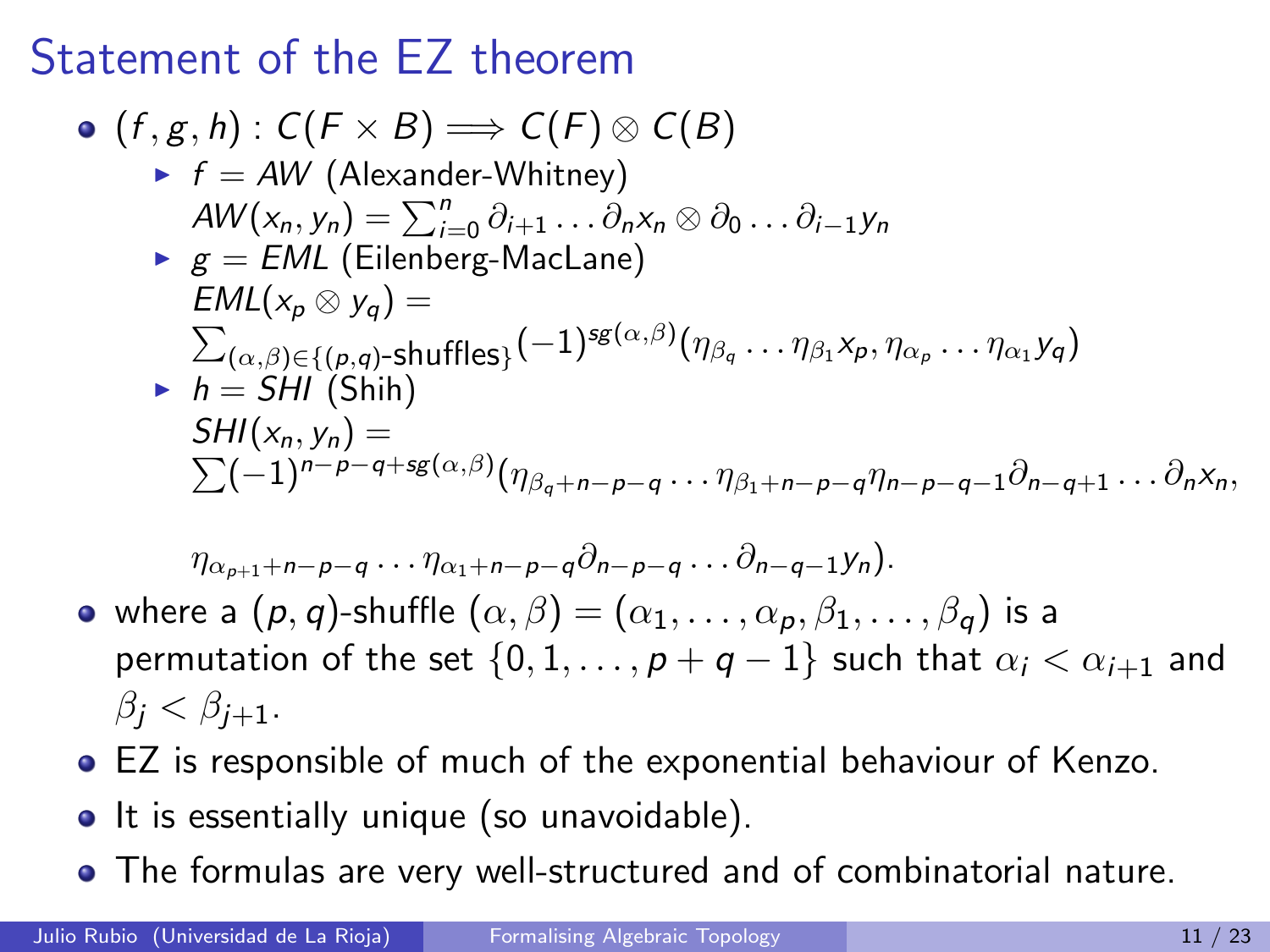### Formalisation of the EZ theorem

- $\bullet$  A proof purely based on induction  $+$  rewriting.
- The ACL2 theorem prover is the right tool for the task.
- Main conceptual tool: simplicial polynomials.
- It allows one to enhance ACL2 with *algebraic rewriting*.
- Already used in the proof of the *Normalisation Theorem*.

 $\blacktriangleright$   $C^D(K) \Longrightarrow C(K)$ .

- ► L. Lambán, F. J. Martín-Mateos, J. R., J. L. Ruiz-Reina. "Formalization of a normalization theorem in simplicial topology". Annals of Mathematics and Artificial Intelligence 64 (2012) 1-37.
- EZ formalisation by the same team, with proving effort
	- $\blacktriangleright$  F7: 13000 lines.
	- $\triangleright$  Normalisation: 4500 lines.
	- $\triangleright$  Common infrastructure: 6000 lines.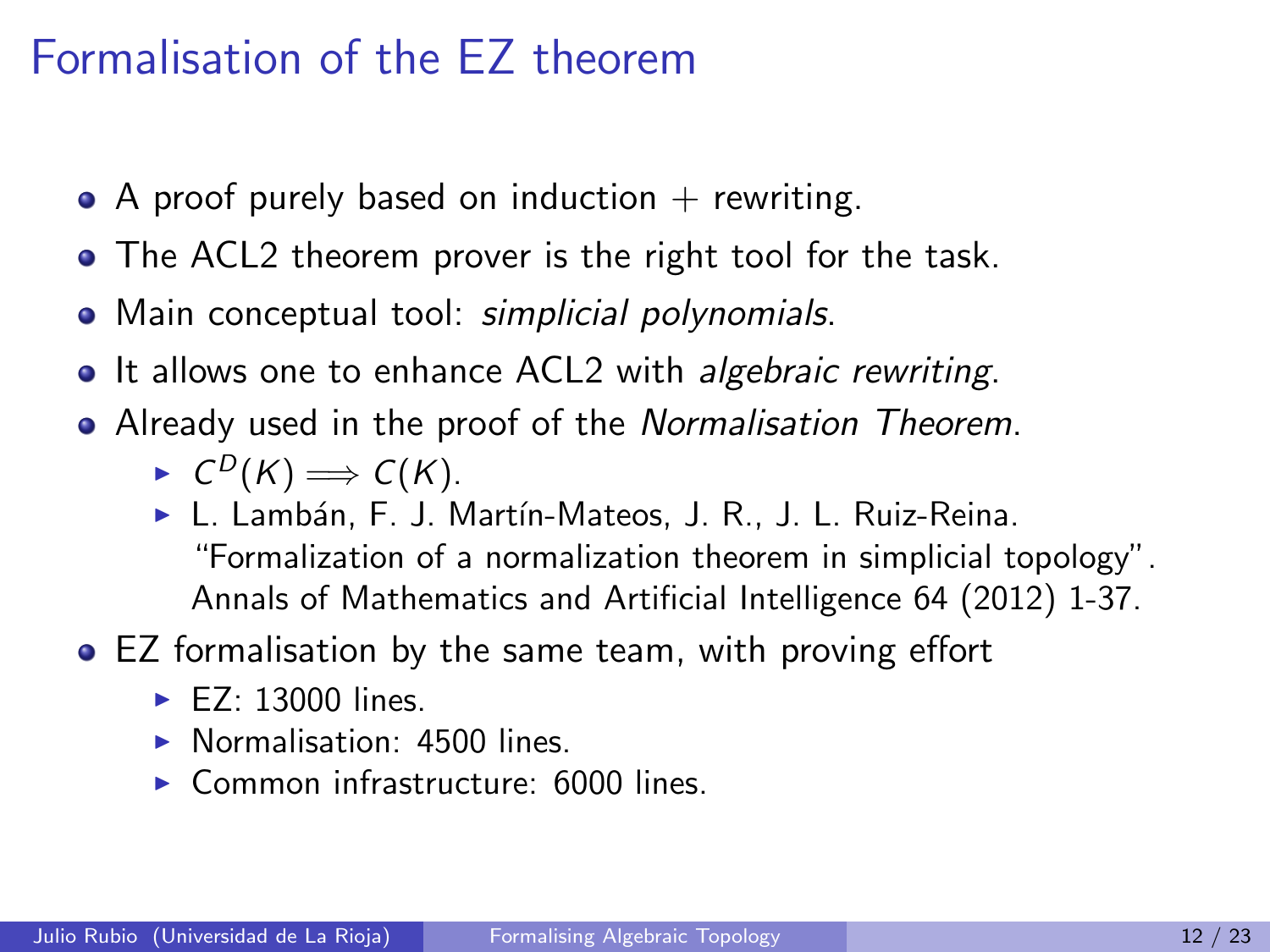#### Statement of the BPL

- Let  $(f, g, h)$ :  $(D, d_D) \Longrightarrow (C, d_C)$  be a reduction and  $\rho_D : D \to D$  a perturbation of the differential  $d_D$  satisfying the local nilpotency condition with respect to the reduction  $(f, g, h)$ . Then, a new reduction  $(f',g',h') \colon (D',d_{D'}) \Longrightarrow (C',d_{C'})$  can be obtained, where the underlying graded groups  $D$  and  $D^{\prime}$  (resp.  $\,C$  and  $\,C^{\prime})$  are the same, but the differentials are perturbed:  $d_{D'} = d_D + \rho_D$ ,  $d_{C'} = d_C + \rho_C$ , where  $\rho_C = f \rho_D \psi g$ ;  $f' = f \phi$ ;  $g' = \psi g$ ;  $h' = h \phi$ , where  $\phi = \sum_{i=0}^{\infty} (-1)^i (\rho_D h)^i$ , and  $\psi = \sum_{i=0}^{\infty} (-1)^i (h \rho_D)^i$ .
- Note the role of the series.
- The graded groups are general (with infinitely many generators, for instance).
- No combinatorial approach possible.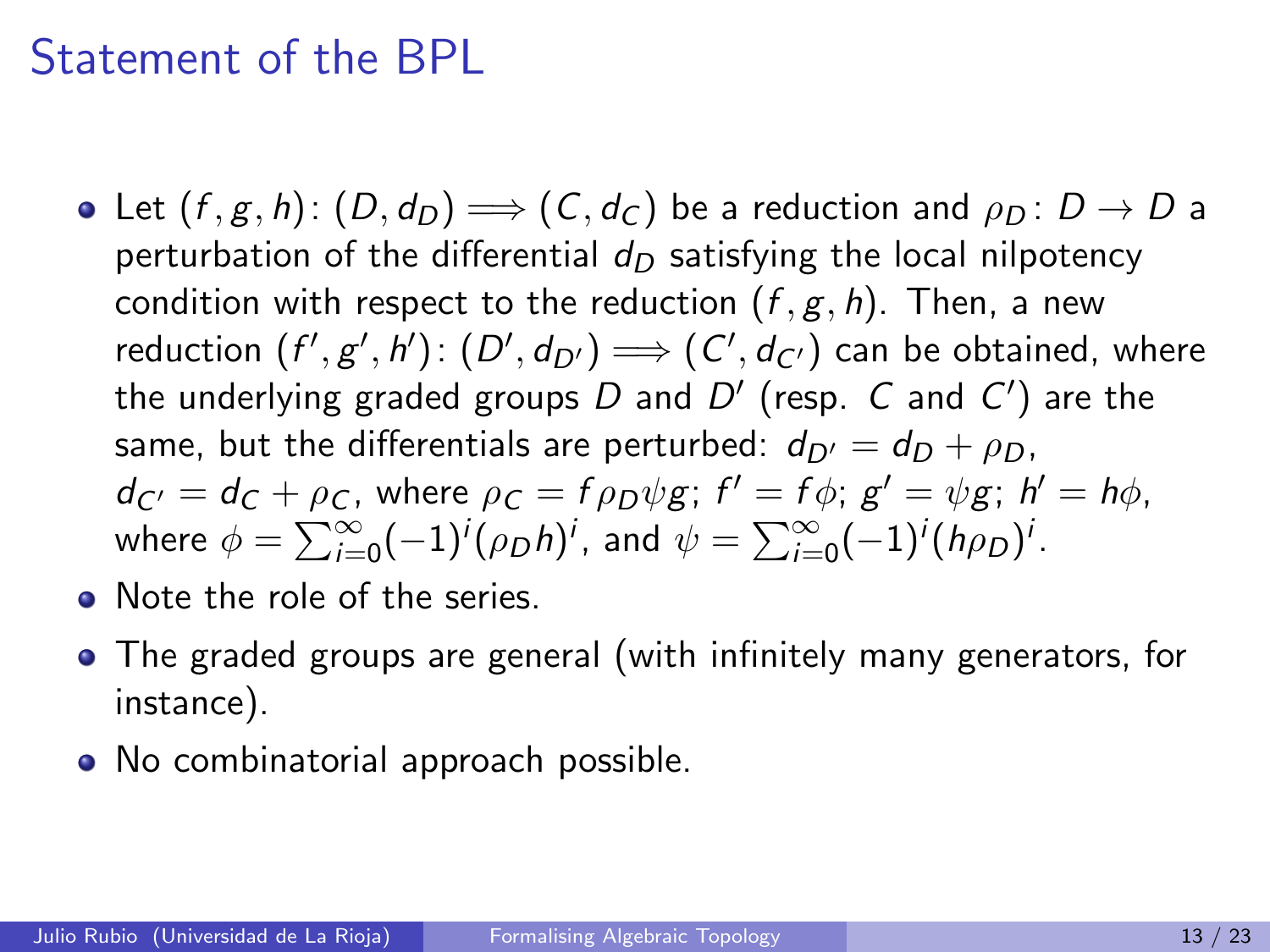# Formalisation of the BPL

- Isabelle/HOL formalisation:
	- ► J. Aransay, C. Ballarin, J. R. "A mechanized proof of the Basic Perturbation Lemma". Journal of Automated Reasoning 40 (2008) 271-293.
	- $\triangleright$  General statement. Ungraded case. General groups (not effective).
- Coq formalisation:
	- $\triangleright$  C. Domínguez, J. R. "Effective homology of bicomplexes, formalized in Coq". Theoretical Computer Science 412 (2011) 962-970.
	- $\triangleright$  Bicomplexes only. Graded case. Locally effective and effective groups.
- SSReflect formalisation:
	- ► C. Domínguez, J. Heras, M. Poza, J. R.
	- $\triangleright$  General statement. Graded case. Only finitely generated groups.
	- $\triangleright$  Based on a shorter and brand new proof by:

A. Romero, F. Sergeraert. "Discrete Vector Fields and Fundamental Algebraic Topology". ArXiv 2010.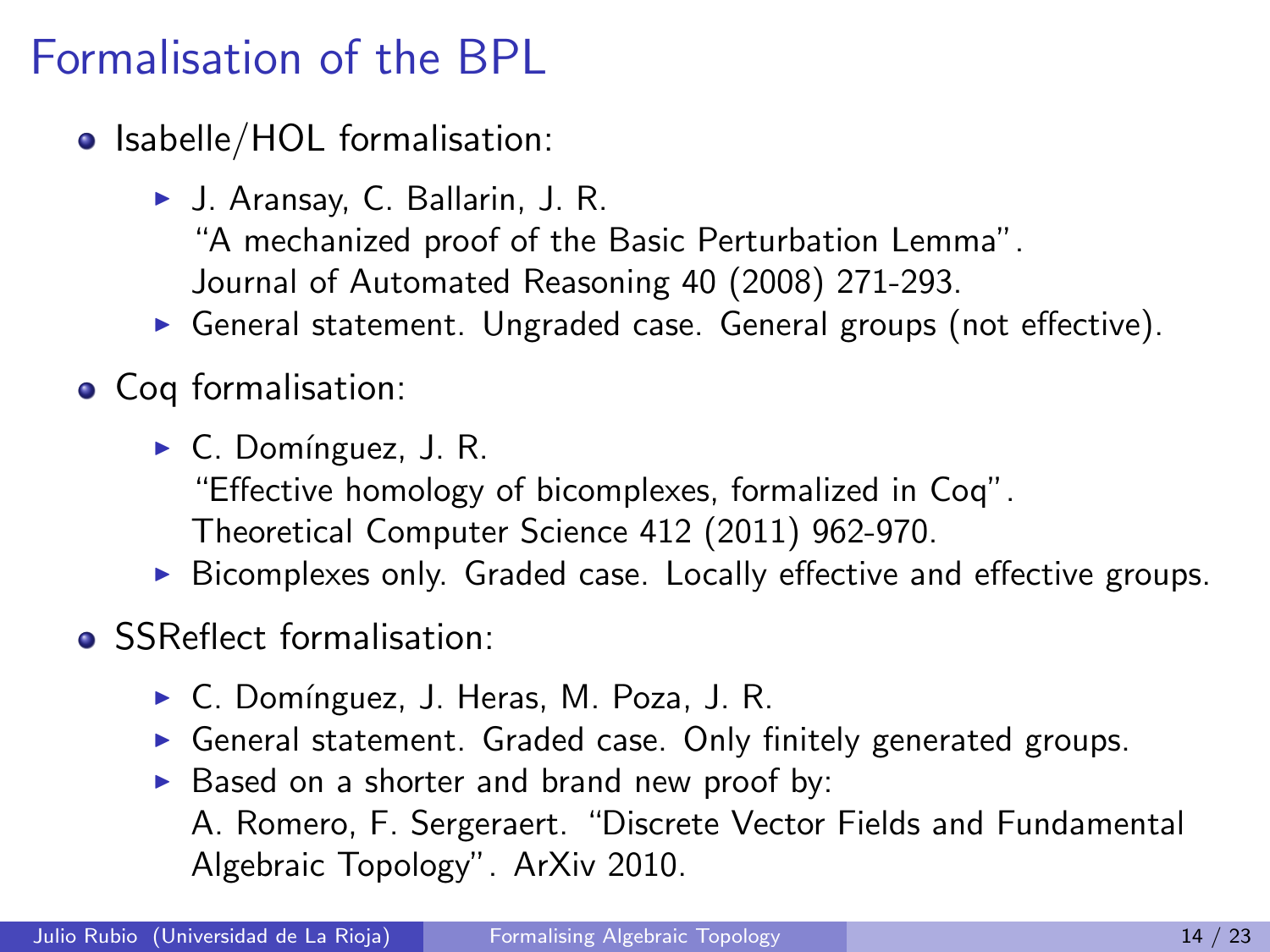#### Discrete Vector Fields



Given a chain complex  $C_*$  and a dvf, V over  $C_*$ 

►  $C_* \Longrightarrow C_*^c$ 

► generators of  $C_*^c$  are critical cells of  $C_*$ 

$$
0 \leftarrow \mathbb{Z}^{16} \stackrel{d_1}{\leftarrow} \mathbb{Z}^{32} \stackrel{d_2}{\leftarrow} \mathbb{Z}^{16} \leftarrow 0
$$

$$
\downarrow
$$

$$
0 \leftarrow \mathbb{Z} \stackrel{\widehat{d}_1}{\leftarrow} \mathbb{Z} \stackrel{\widehat{d}_2}{\leftarrow} 0 \leftarrow 0
$$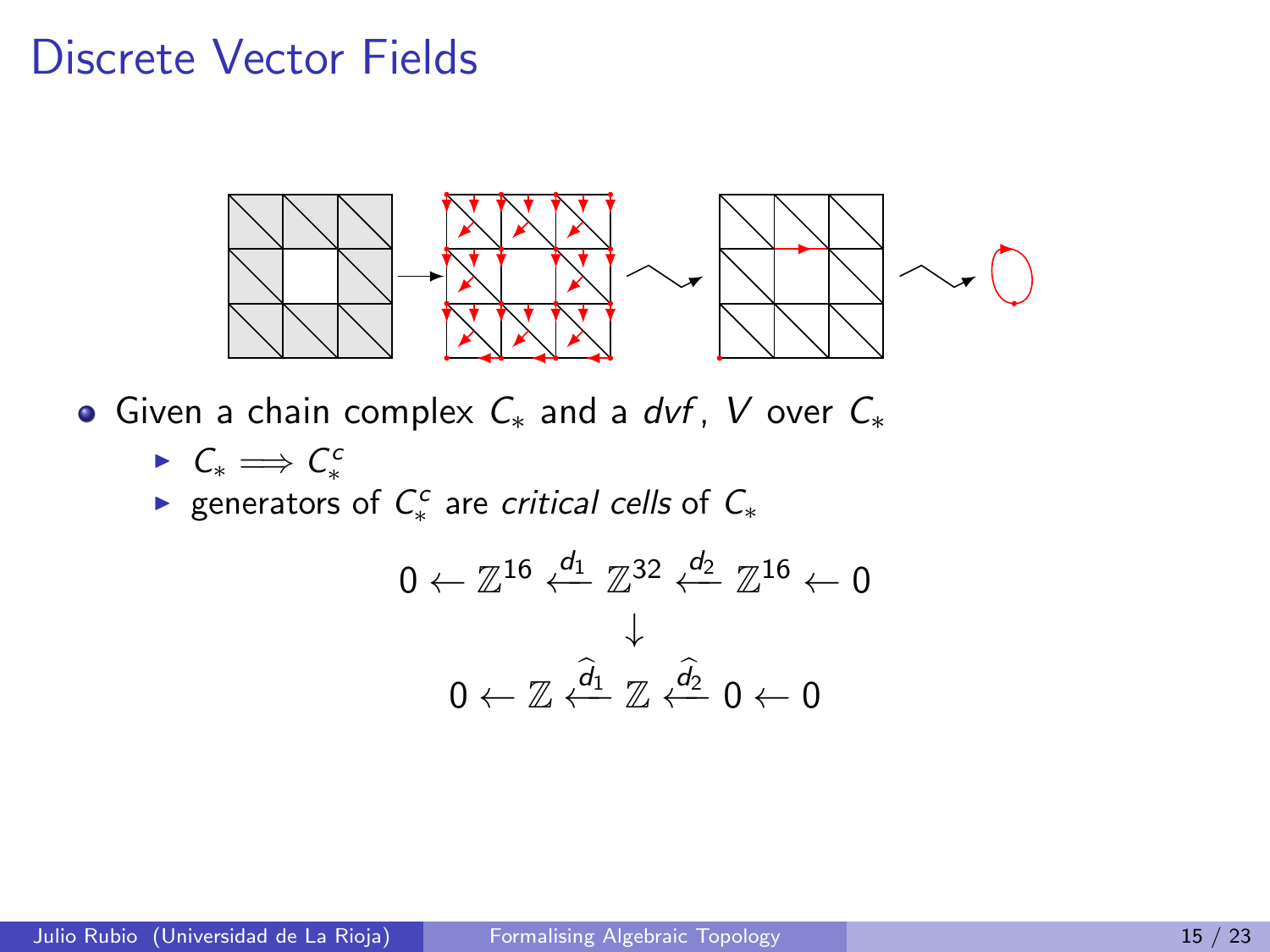#### DVF Reduction Theorem

- Let  $C_* = (C_p, d_p)_{p \in \mathbb{Z}}$  a free chain complex with distinguished  $\mathbb{Z}$ -basis  $\beta_p \subset C_p$ . A discrete vector field V on  $C_*$  is a collection of pairs  $V = \{(\sigma_i; \tau_i)\}_{i \in I}$  satisfying the conditions:
	- ► Every  $\sigma_i$  is some element of  $\beta_p$ , in which case  $\tau_i \in \beta_{p+1}$ .
	- Every component  $\sigma_i$  is a *regular face* of the corresponding  $\tau_i$ .
	- ► Each generator (cell) of  $C_*$  appears at most once in V.
- DVF Reduction Theorem: Let  $C_* = (C_p, d_p)_{p \in \mathbb{Z}}$  be a free chain complex and  $\mathcal{V} = \{(\sigma_i; \tau_i)\}_{i \in I}$  be an admissible discrete vector field on  $C_*$ . Then the vector field V defines a canonical reduction  $(f,g,h)$  :  $(\mathcal{C}_{\rho},d_{\rho}) \Longrightarrow (\mathcal{C}_{\rho}^c,d_{\rho}')$  where  $\mathcal{C}_{\rho}^c = \mathbb{Z}[\beta_{\rho}^c]$  is the free  $\mathbb Z$ -module generated by the critical p-cells.
- One proof by Romero and Sergeraert uses the BPL.
- Formalised in: J. Heras, M. Poza, J. R. "Verifying an Algorithm Computing Discrete Vector Fields for Digital Imaging". Calculemus 2012, LNCS 7362 (2012) 216-230.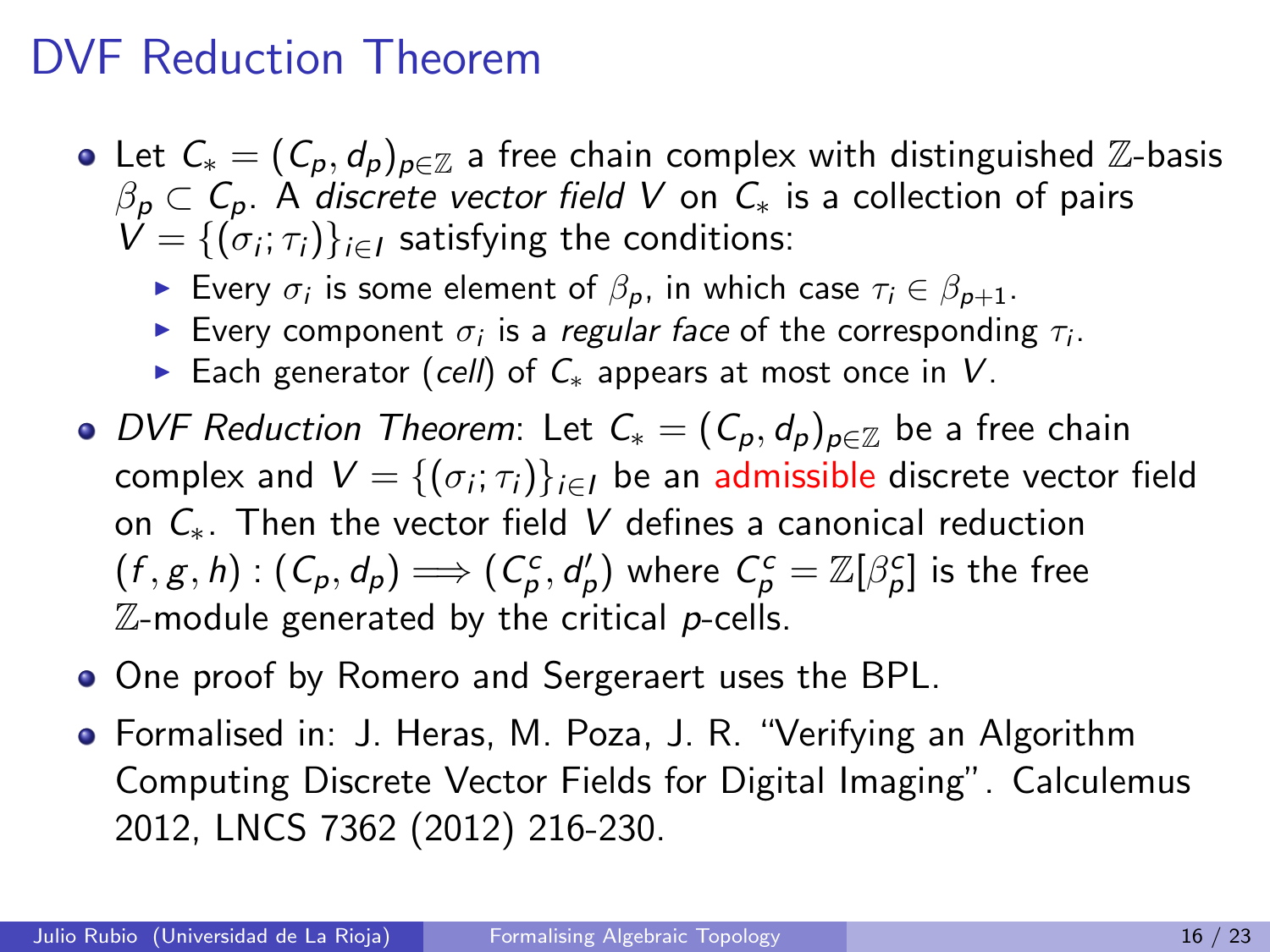# Biomedical image processing

**• Constraints in the previous formalisation:** 

- Computing over  $\mathbb{Z}_2$ .
- $\triangleright$  Only finitely generated groups (finite dimensional vector spaces, matrices, SSReflect).
- Application: counting synapses.
	- $\triangleright$  Synapses are the points of connection between neurons.
	- $\triangleright$  Relevance: Computational capabilities of the brain.
	- $\triangleright$  Procedures to modify the synaptic density may be an important asset in the treatment of neurological diseases.
	- $\triangleright$  An automated and reliable method is necessary.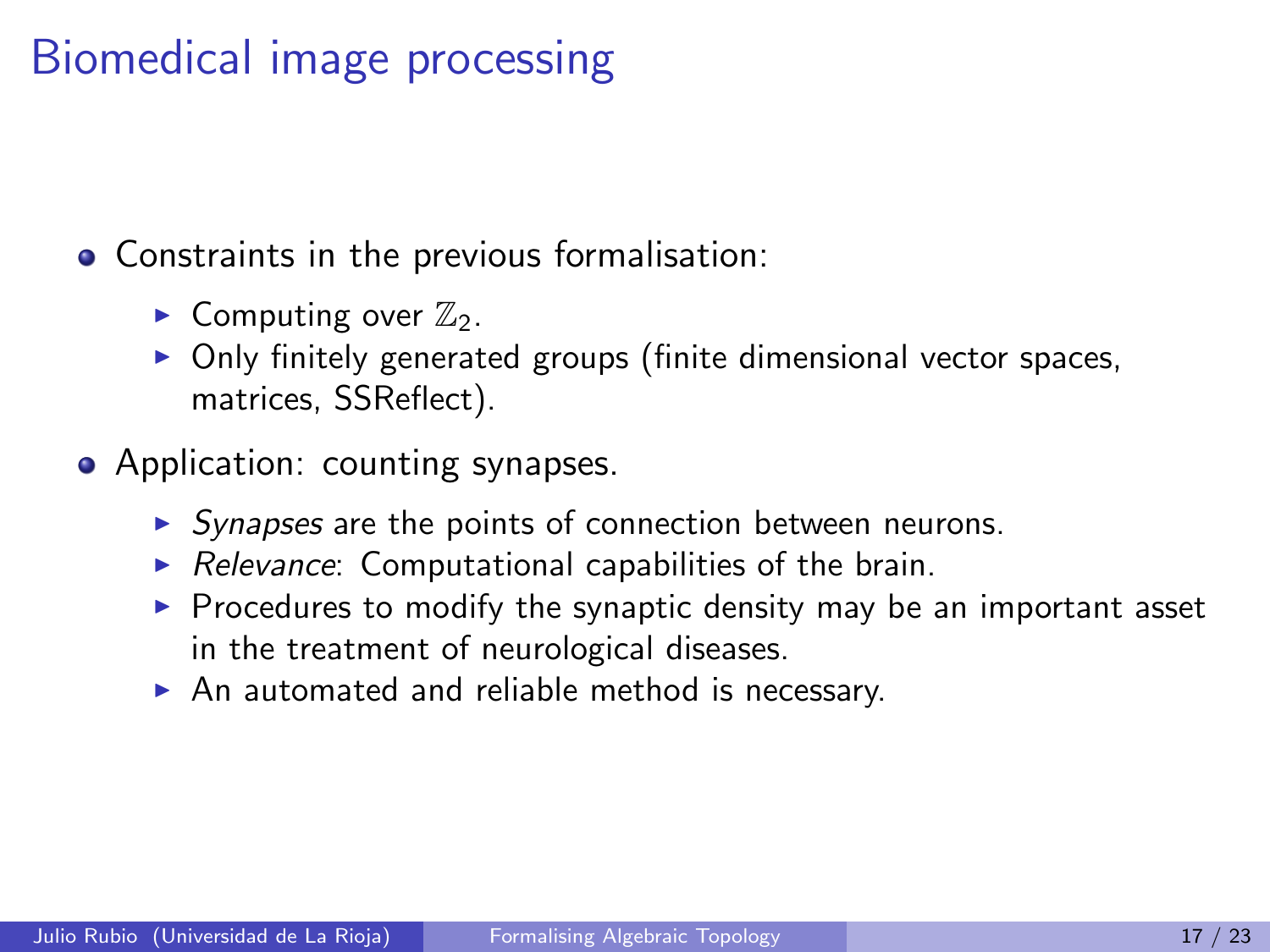# Counting Synapses

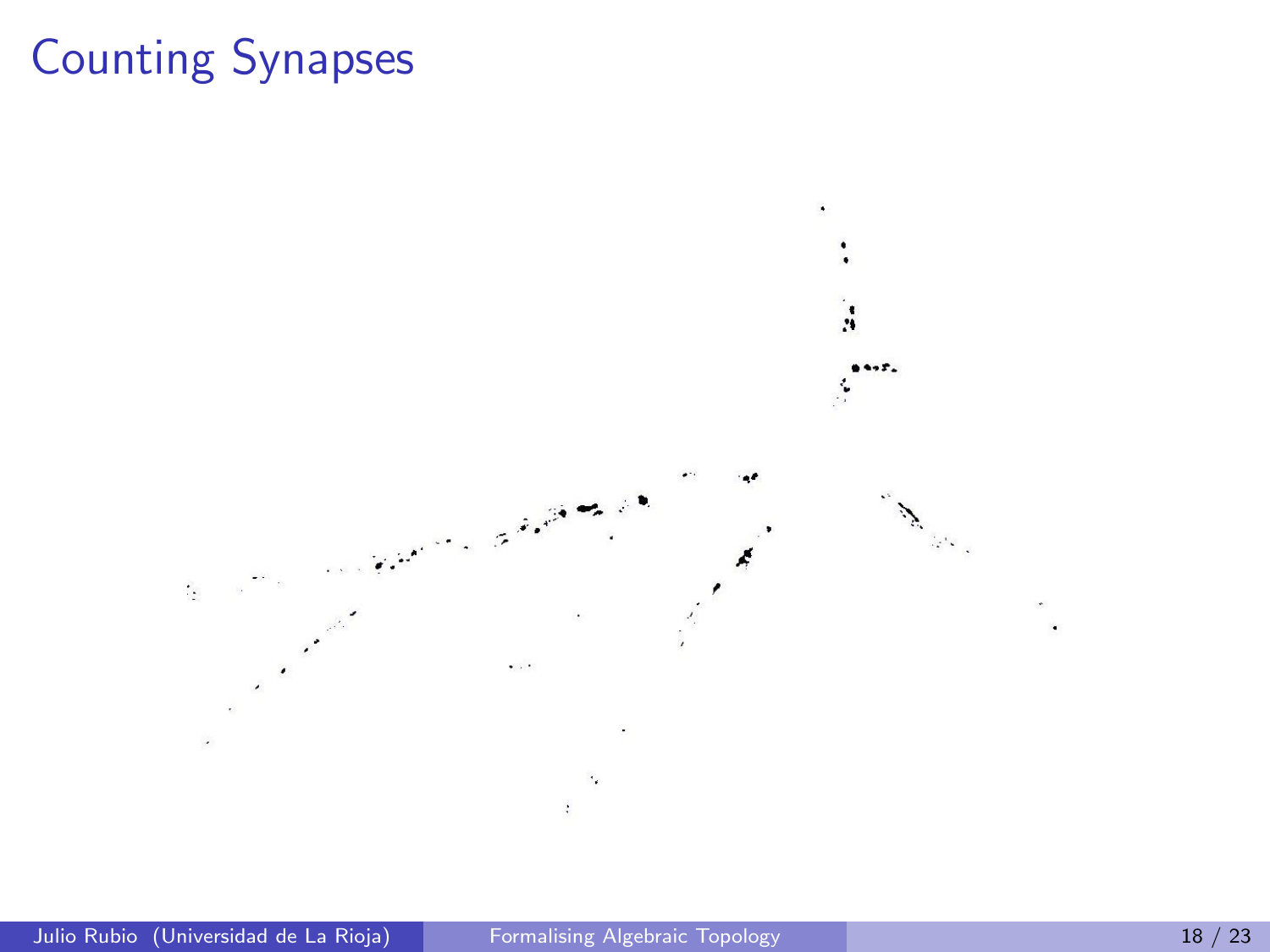# Computing Homology Groups

- Counting synapses:
	- $\triangleright$  Counting connected components.
	- $\triangleright$  Computing a homology group:  $H_0$ .
- It is a matter of *matrix diagonalisation*.
- Formalisation of Smith Normal Form:
	- C. Cohen, M. Dénès, A. Mörtberg, V. Siles.

"Smith Normal Form and executable rank for matrices".

http://wiki.portal.chalmers.se/cse/pmwiki.php/ForMath/

- **•** Formalisation of homological computing:
	- J. Heras, M. Dénès, G. Mata, A. Mörtberg, M. Poza, V. Siles. "Towards a certified computation of homology groups for digital images". CTIC 2012, LNCS 7309 (2012) 49-57.
- Results with biomedical images:
	- $\triangleright$  Without DVF reduction procedure:
		- $\star$  Coq is not able to compute homology of this kind of images.
	- $\blacktriangleright$  After reduction procedure:
		- $\star$  Coq computes in just 25 seconds.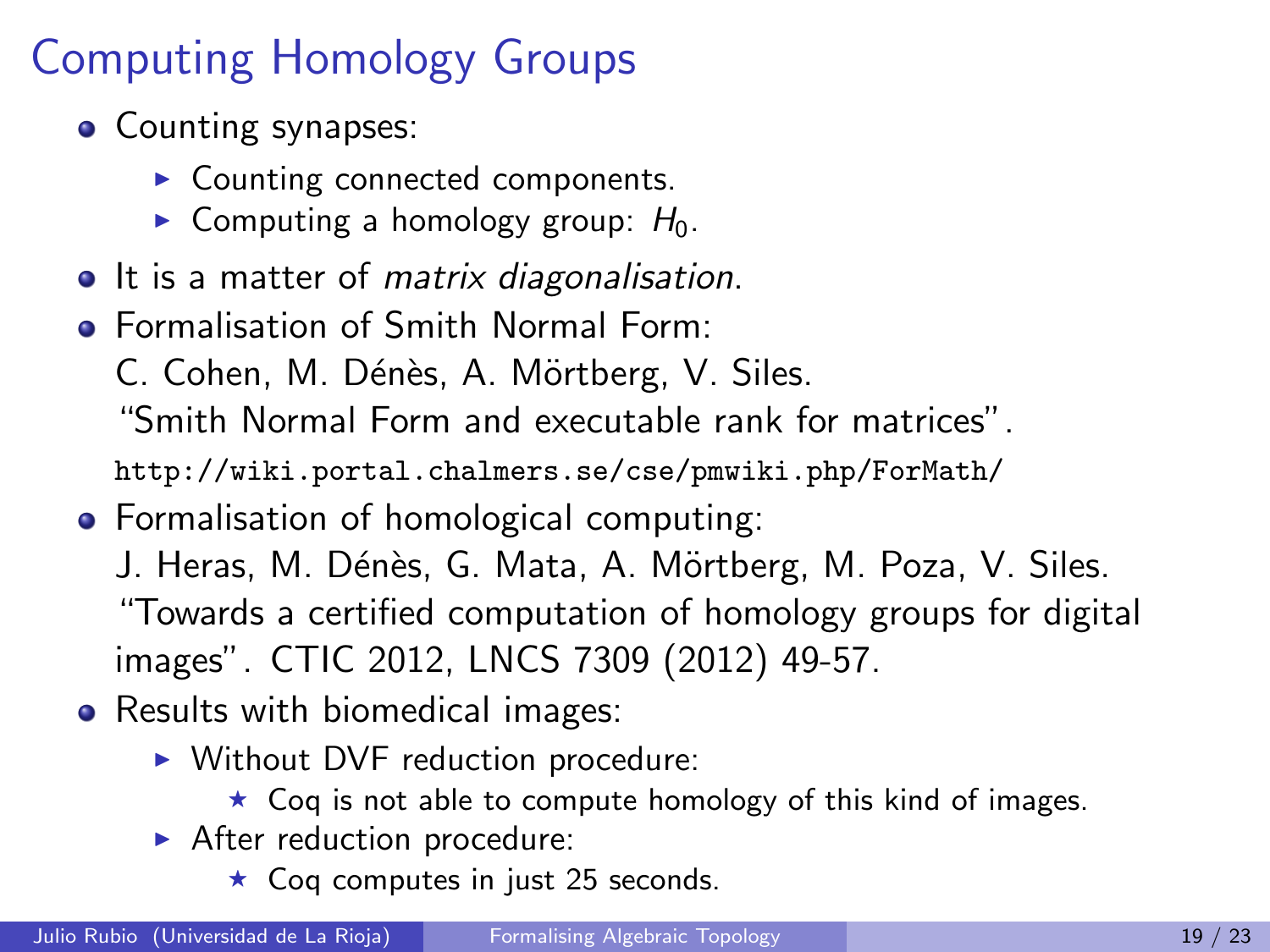#### **Interoperability**

- Could different proof assistants cooperate in a same proof?
- Matrix computing: essentially a first-order problem.
- Formalisation in Isabelle/HOL: Hermite form (J. Aransay, J. Divasón).
- Could the specification be translated automatically to ACL2?
- **•** Interlingua: OCL, the constraint language for UML.
- Largely based in XML manipulation and already-made tools (Eclipse tools, as Ecore).
- **•** Joint work: J. Aransay, J. Divasón, J. Heras, AL Rubio, J. R.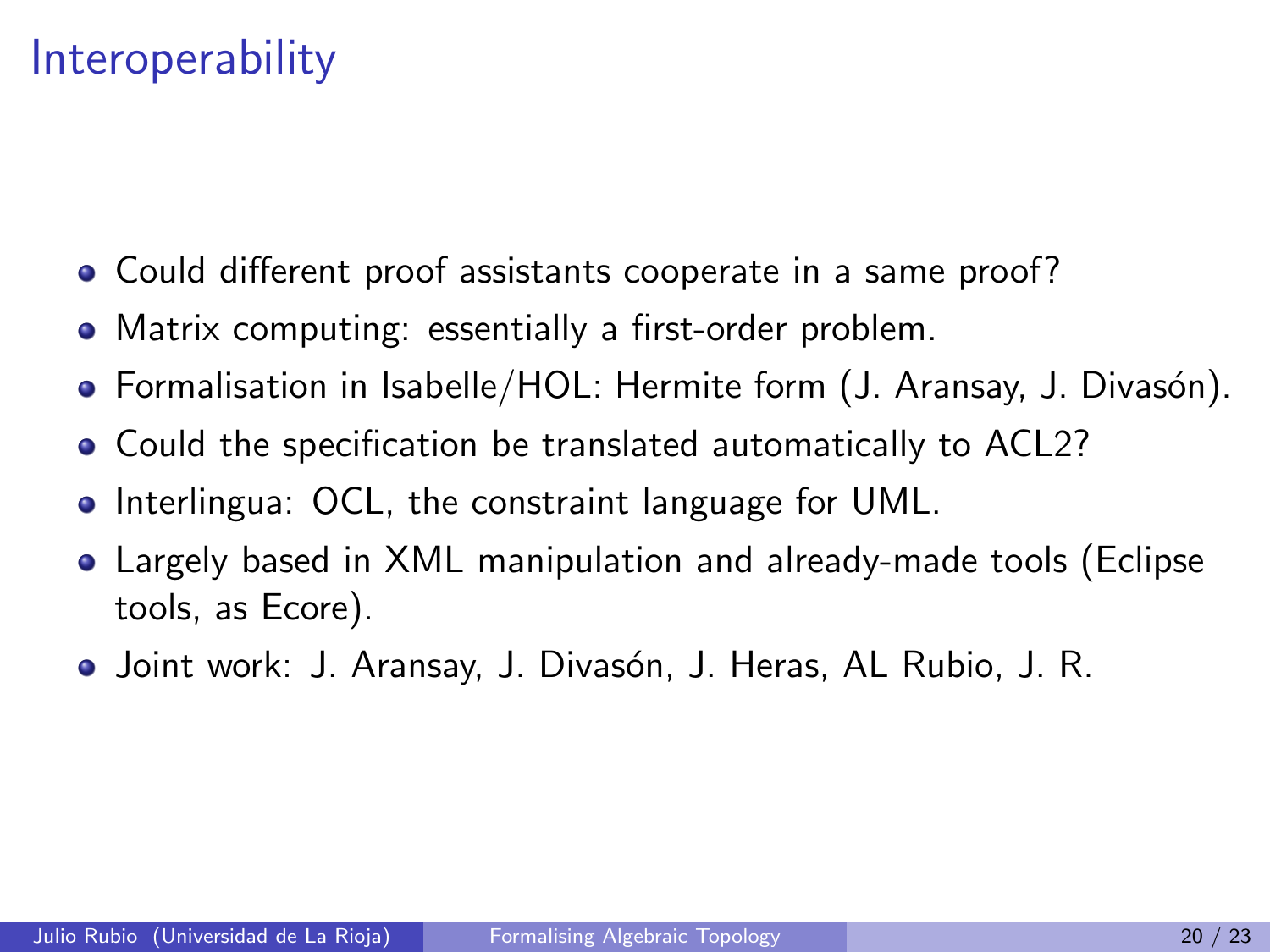#### Persistent Homology

- Another biological problem: neuron recognition (where counting synapses).
- Topological tool: persistent homology.
- **Formalisation in SSReflect:**

J. Heras, T. Coguand, A. Mörtberg, V. Siles. "Computing Persistent Homology within Coq/SSReflect".

- To define persistent homology a *filtration* of a simplicial complex is required.
- From the same data, a spectral sequence can be defined.
- Ana Romero made Kenzo compute spectral sequences. . .
- . . . and then persistent homology.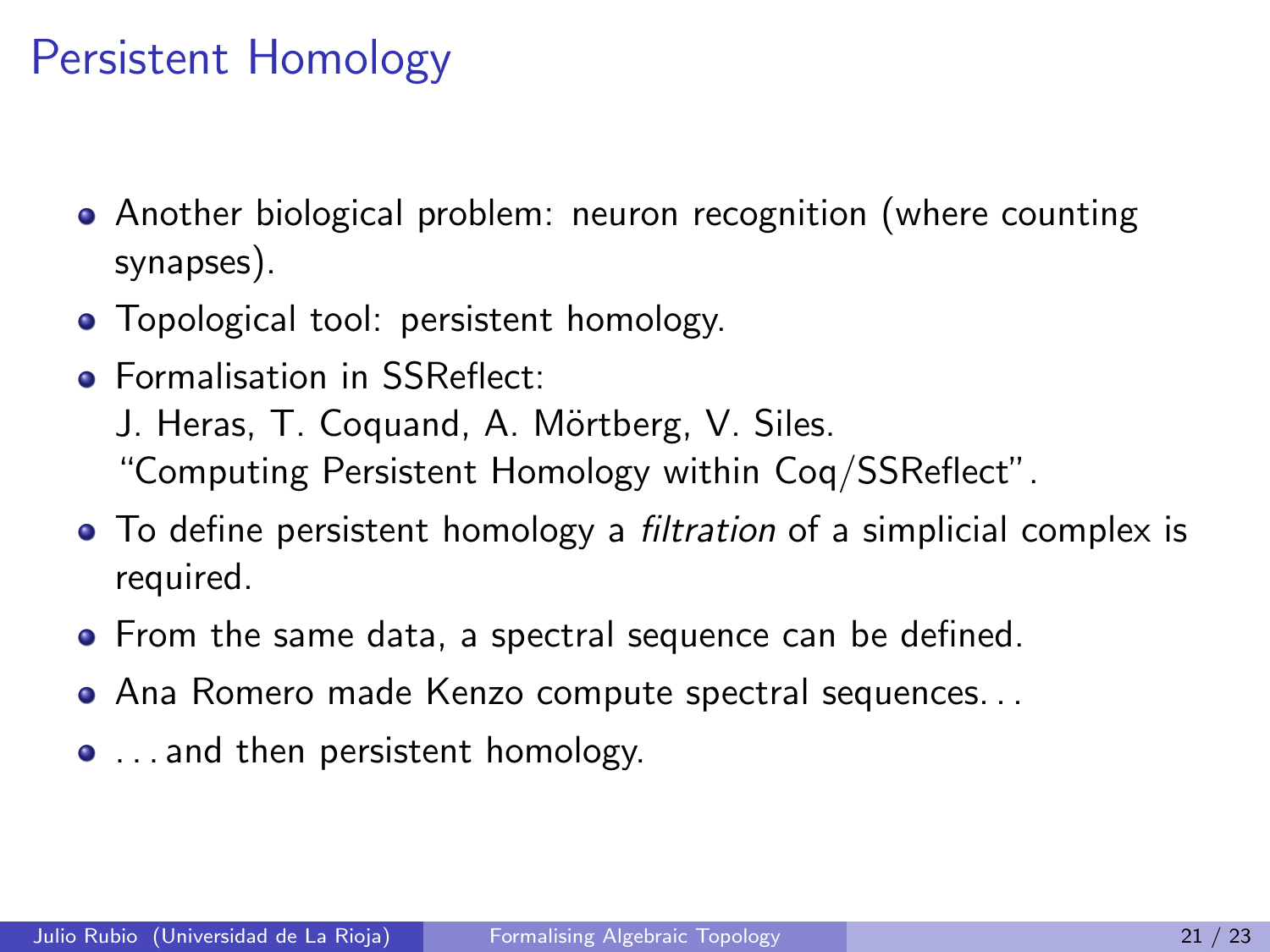#### Another published "theorem"

Spectral Sequence Theorem :  $\sum_{p=1}^{n}$  rank $E_{p,q}^{r} = \textsf{card}\{a \in Dgm_{p+q}(f) | \textit{pers}(a) \geq r\}$ 

"Computational Topology". Americal Mathematical Society, 2010.

- Ana Romero (Kenzo) found a discrepancy.
- The formula was corrected.
- Another more accurate formula was given.
- Computer Algebra is going beyond...
- . . . . more formal verification is needed.